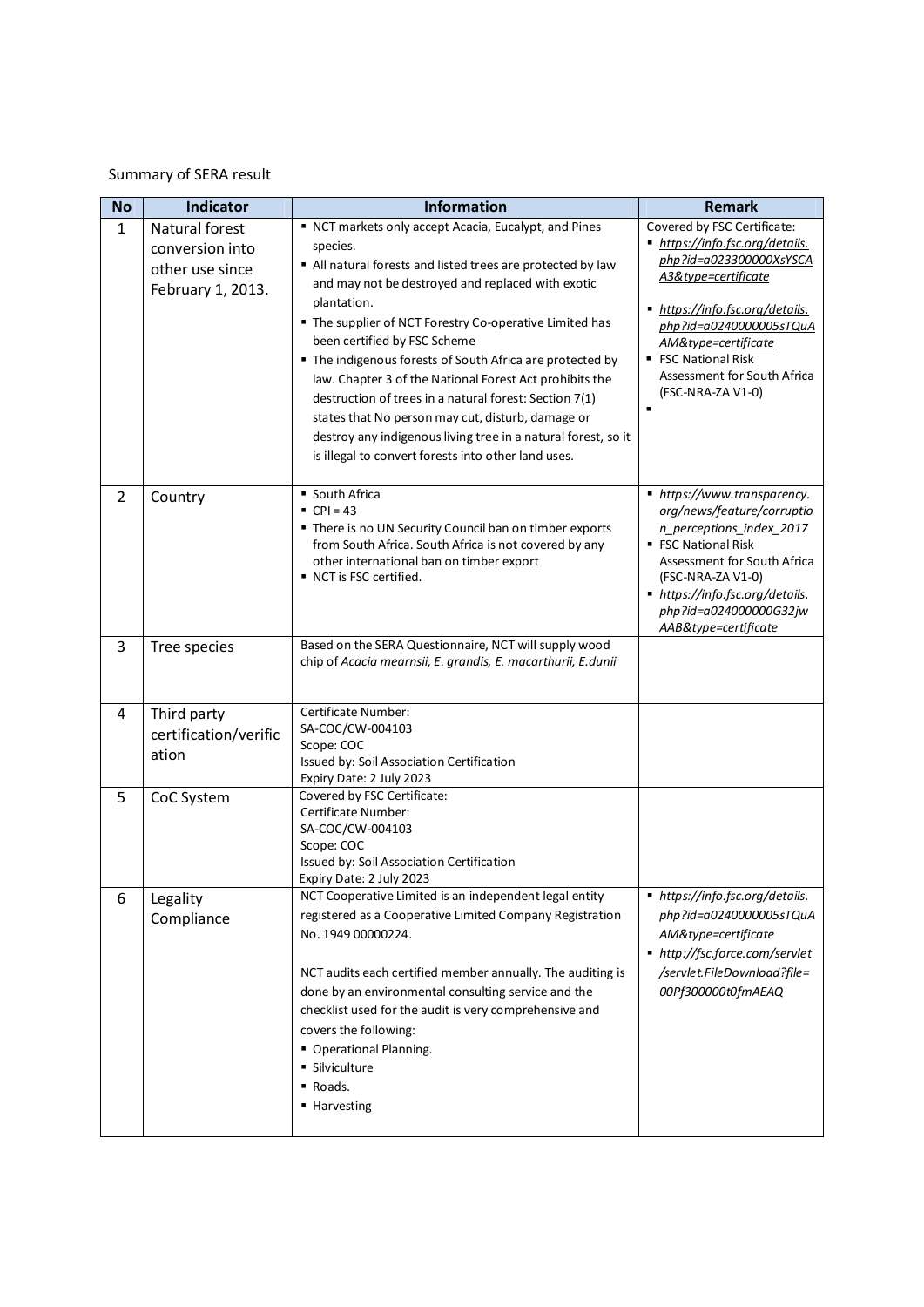| <b>No</b> | Indicator                                                                                                                                                                                             | <b>Information</b>                                                                                                                                                                                                                                                                                                                                    | <b>Remark</b>                                                                                                                                                      |
|-----------|-------------------------------------------------------------------------------------------------------------------------------------------------------------------------------------------------------|-------------------------------------------------------------------------------------------------------------------------------------------------------------------------------------------------------------------------------------------------------------------------------------------------------------------------------------------------------|--------------------------------------------------------------------------------------------------------------------------------------------------------------------|
|           |                                                                                                                                                                                                       | Covered in NCT Forestry Co-operative Limited FSC<br>Certificate:<br>Certificate Number: SA-COC/CW-004103<br>Scope: Forest Management<br><b>In Issued by: Soil Association Certification</b>                                                                                                                                                           |                                                                                                                                                                    |
|           |                                                                                                                                                                                                       | Expiry date: 2 July 2023                                                                                                                                                                                                                                                                                                                              |                                                                                                                                                                    |
| 7         | HCV/HCS<br>protection                                                                                                                                                                                 | NCT FSC GROUP POLICY states that Forest managers shall<br>comply with the laws of the land.<br>Covered in NCT Forestry Co-operative Limited FSC<br>Certificate:<br>Certificate Number: SA-COC/CW-004103<br>Scope: Forest Management<br><b>In Issued by: Soil Association Certification</b><br>Expiry date: 2 July 2023<br>1.                          | http://www.nctforest.com/ho<br>me.php?page=Quality-<br><b>FSCGroupPolicy</b><br>https://info.fsc.org/details.ph<br>p?id=a0240000005sTQuAAM<br>&type=certificate    |
| 8         | Species protection<br>as listed within the<br><b>IUCN red list of</b><br><b>Critical Endangered</b><br>Species and<br>Convension on<br><b>International Trade</b><br>in Endangered<br>Species (CITES) | NCT Cooperative Limited has protected the species and<br>conserved them in the NCT's sites of Conservation<br>Significant.<br>Covered in NCT Forestry Co-operative Limited FSC<br>Certificate:<br>Certificate Number: SA-COC/CW-004103<br>Scope: Forest Management<br><b>In Issued by: Soil Association Certification</b><br>Expiry date: 2 July 2023 | https://info.fsc.org/details.ph<br>p?id=a0240000005sTQuAAM<br>&type=certificate<br>http://www.nctforest.com/ho<br>me.php?page=Quality-<br>ConservationSignificance |
| 9         | <b>Traditional and</b><br>Civil Right                                                                                                                                                                 | There is no issue related with traditional and<br>civil rights.<br>Covered in NCT Forestry Co-operative Limited FSC<br>Certificate:<br>Certificate Number: SA-COC/CW-004103<br>Scope: Forest Management<br><b>Elssued by: Soil Association Certification</b><br>Expiry date: 2 July 2023                                                              | https://info.fsc.org/details.ph<br>p?id=a0240000005sTQuAAM<br>&type=certificate                                                                                    |
| 10        | Compliance to ILO<br><b>Core Convension</b>                                                                                                                                                           | Covered by FSC Certificate:<br>Certificate Number:<br>SA-COC/CW-004103<br>Scope: COC<br>Issued by: Soil Association Certification<br>Expiry Date: 2 July 2023                                                                                                                                                                                         |                                                                                                                                                                    |
| 11        | Work Health and<br>Safety (OHS)                                                                                                                                                                       | Covered by FSC Certificate:<br>Certificate Number:<br>SA-COC/CW-004103<br>Scope: COC<br>Issued by: Soil Association Certification                                                                                                                                                                                                                     |                                                                                                                                                                    |